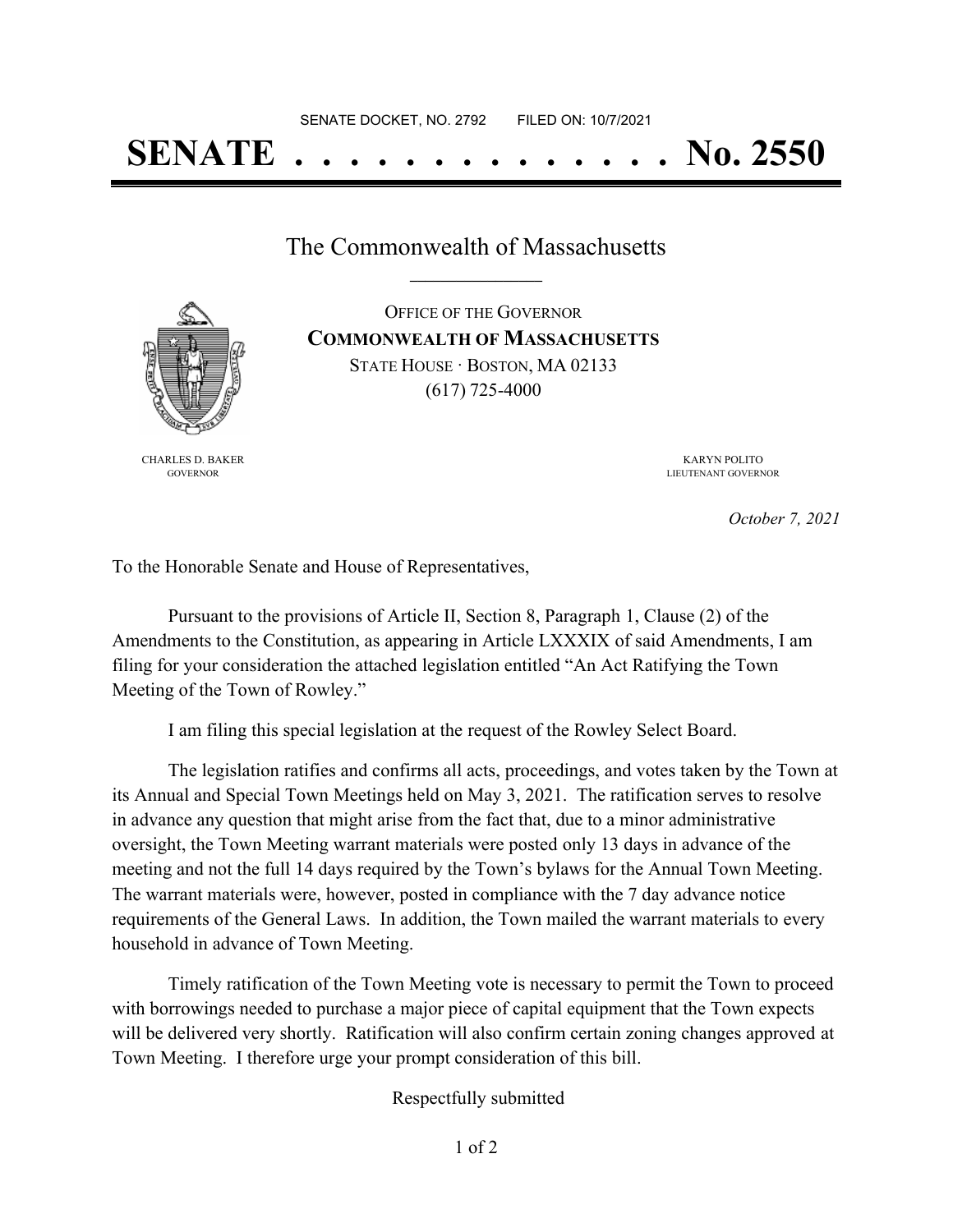Charles D. Baker, *Governor*